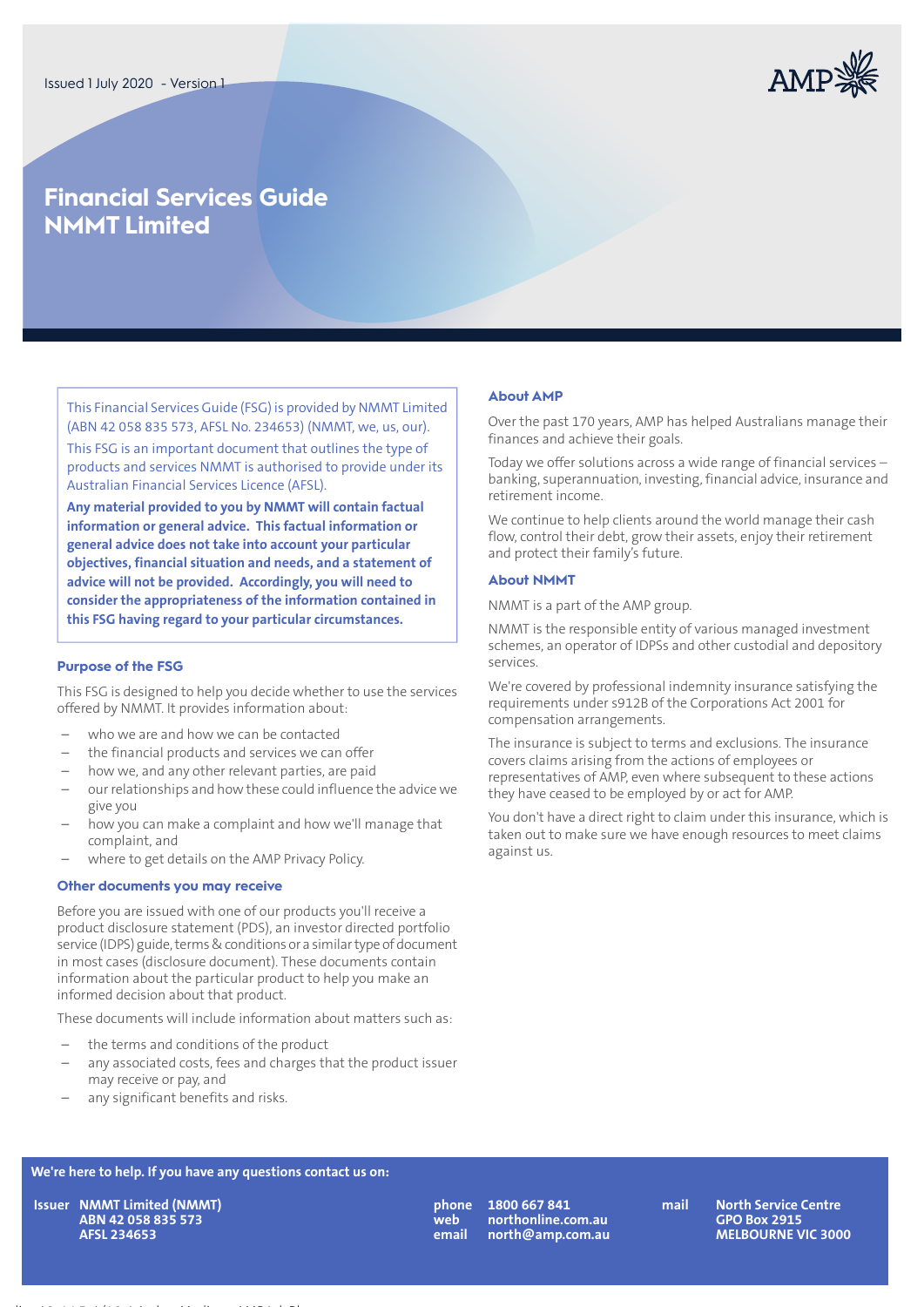#### **Financial services and products we can offer**

We can provide general product advice about:

- superannuation products
- life risk insurance products
- investment life insurance products
- deposit products
- derivatives
- government debentures stocks and bonds
- securities, and
- managed investment schemes including investor directed portfolio services.

We can issue, acquire, vary or dispose of:

- superannuation products
- derivatives
- securities
- managed investment schemes including investor directed portfolio services

We can acquire, vary or dispose of:

- life risk insurance products
- investment life insurance products
- deposit products and payment products
- government debentures, stocks and bonds

#### We can operate:

- managed investment schemes which invest in financial assets
- IDPS-like schemes
- custodial or depository services other than investor directed portfolio services, and
- investor directed portfolio services.

#### **How you do business with us**

The disclosure document for each product outlines its administration procedures and processes. Please refer to the relevant disclosure document for how a product is administered.

#### **How you can give us instructions**

You can give us instructions by telephone, mail, email or online.

Some products may have their own rules about how to provide instructions or carry out certain transactions – these are explained in the relevant disclosure document or applicable form.

## **How your investments are held by NMMT through IDPSs or registered schemes**

Where assets are held through an IDPS or registered scheme operated by NMMT, NMMT has appointed a sub-custodian to hold shares, interests in managed investment schemes and fixed term products. The sub-custodian will hold the legal title to those assets on trust for NMMT, and NMMT in turn holds the beneficial interestin those assets ultimately for you. Other assets held through an IDPS or registered scheme are held in the name of NMMT (in its capacity as custodian or responsible entity), in which case NMMT is the legal owner of the assets and holds them for your ultimate benefit.

NMMT and the sub-custodian it appoints may use omnibus accounts to hold assets (that is, accounts in which assets ultimately held for your benefit are pooled together with assets that are referable to other investors). Records are maintained by NMMT to enable the quantity of assets held in the omnibus account that are referable to your interest to be clearly identified.

When you apply to invest in an IDPS or registered scheme operated by NMMT, you consent to the use of omnibus accounts by NMMT, and any sub-custodian appointed by NMMT.

#### **How we're paid for the services we provide**

If you buy or invest in one of the products we issue, AMP will receive remuneration including fees and charges in relation to your investment/purchase of that product.

Fees and charges generally include ongoing investment and administration fees, also referred to as investment management or management fees, and indirect costs, which may include performance based fees. In some situations, contribution, switching, exit and withdrawal fees may also apply.

Other fees and costs including insurances fees (premiums), advice fees for personal advice, transactional and operational costs, and borrowing costs, may also apply, some or all of which may be paid to AMP or related parties. For example, an insurer will receive the insurance premiums paid for any insurance cover or annuity you obtain from us.

The fees and costs you pay, and any benefits we receive for each product we offer, are set out in the relevant disclosure document.

We don't charge you any additional fees for general financial advice you may receive from us. However, your financial adviser may charge you fees for providing financial product advice. These will be set out in the separate FSG and/or Statement of Advice (SoA) you'll receive from your financial adviser.

For services relating to insurance, banking, deposit products, some loan products and older products, commission may be payable by the AMP product issuer in relation to your AMP product.

#### **Commissions, fees or other benefits received or paid**

Employees and Authorised Representatives of the AMP group may be entitled to receive a range of benefits including potential discounts on products and services as a result of their relationship with AMP.

#### **Related companies and transactions**

If we provide general advice on a product issued by another company in the AMP group (AMP product issuer), the AMP product issuer may benefit by receiving the fees they charge on that product. The amount and calculation of those fees are shown in the relevant disclosure document. If you have a financial adviser, your financial adviser and their authorising licensee may also benefit if an AMP product is issued to you, or an AMP product you hold is varied, as a result ofthat general advice. You can ask us for details ofthis remuneration before you apply for your AMP product.

Companies in the AMP group may provide services, and obtain fees and charges or other benefits from the AMP product issuer or service provider if you obtain a product or service from a company in the AMP group. These relationships will be detailed in the relevant disclosure document (and any FSG and/or SoA that an adviser is required to give you).

Where we enter into transactions with related parties, we operate in accordance with the related party protocols and AMP policies and procedures, which require us to transact on terms that would be reasonable if the parties were dealing at arm's length.

#### **Employees and directors**

AMP group employees and directors receive salaries, incentive bonuses and other benefits. The amount of bonuses and other benefits that employees and directors may be entitled to will depend on various factors, such as: the performance of that person during the year, and in some cases the level of sales attributable to that person during the year, as well as AMP's overall financial and strategic performance. Non-executive directors receive fees (and superannuation) for their services. At the time this FSG is given to you, it is not possible to determine whether an employee or director qualifies for an incentive or the amount of that incentive.